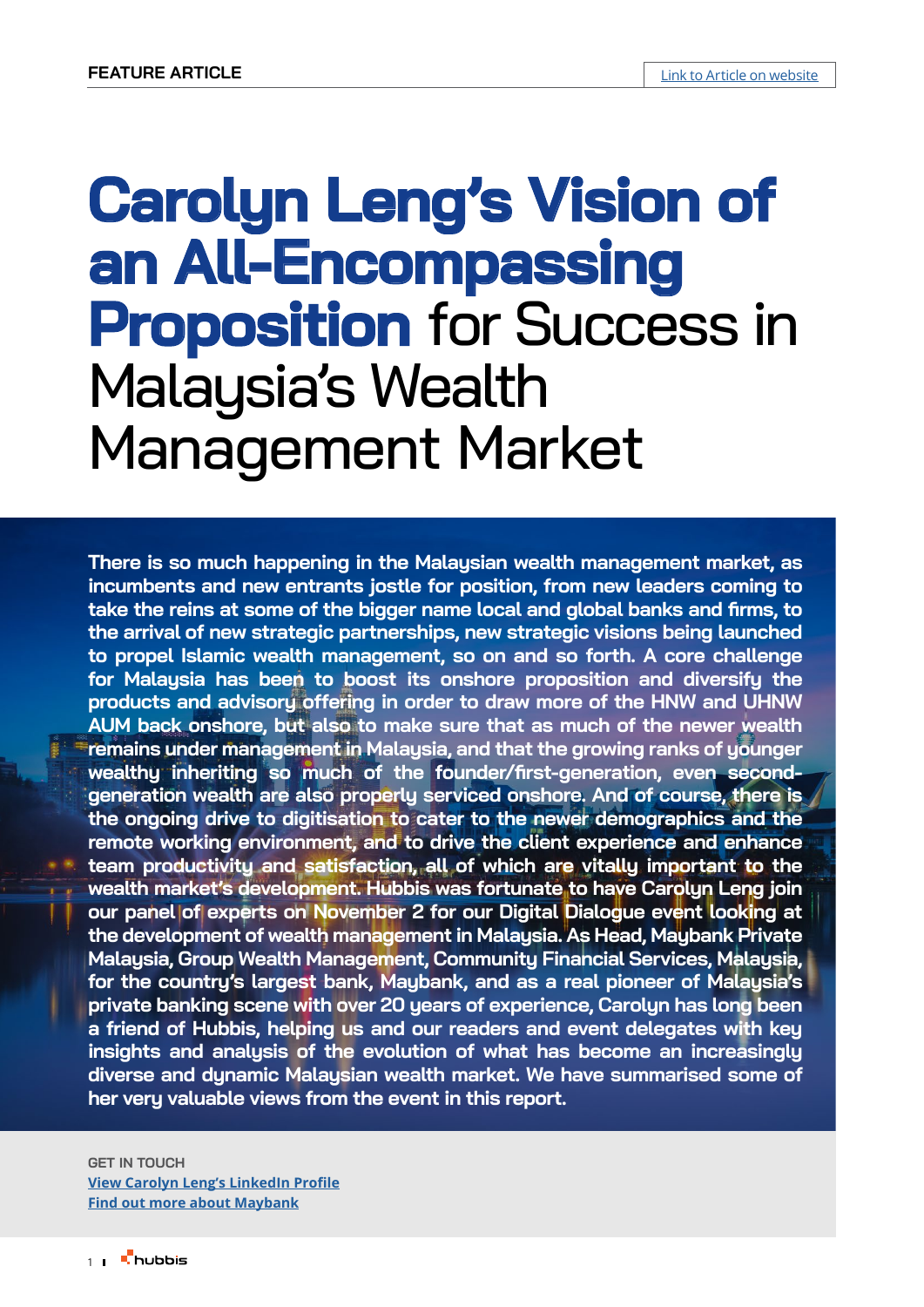**Carolyn is a** recognised pioneer of Malaysia's private banking scene, with over 20 years of experience. As a leading authority in the country's wealth management industry, she has seen the sector evolve and has a clear vision of where the industry might develop and the key challenges and hurdles ahead. She knows that to further develop the onshore private banking proposition, she needs to help propel Maybank Private further along the road to being ultra-competitive with the banks operating from Singapore, and that means expanding the array of talent, boosting the open architecture to embrace more products and solutions, and

ment to digitisation. "Maybank has always been a traditional financial institution, and we continue to service customers at the branches; we continue to rely on our people on the ground, but the pandemic has driven a shift in our positioning and outlook, and we have embraced thinking outside the box. Accord ingly, we have been making some interesting and valuable advances to our platform."

She added that before the pan demic, the bank had a good platform already in the form of the Maybank2u or M2U app, which has been very successful since launch in 2017. "When the pandemic set in, we noticed many of the small businesses we work with were really suffering, that they had no

**"Technology has become a far larger part of our lives and will continue to play a bigger role as we continue to go along. We have to learn to keep connected and continue to transact accordingly because revenue will continue, the demand for us to deliver revenue will always be there for as long as we are under the employment of an organisation. We just have to make sure that we know how to get it done."**

enhancing the bank's digital capabilities to drive relevance and the client experience. She has been rather successful this far – having joined only in 2019, she managed to grow the bank's AUM and built the RM force, with plans to refine and expand ahead.

#### **Driving digital transformation**

Carolyn opened her comments at the November 2 event by focusing in on a key aspect of Maybank's devel opment, namely its major commit -

way to reach out to the customer," she recalls. "Yet with Maybank having close to 12 million users, and leveraging connectivity such as M2u, we saw an opportunity to use the platform to connect small businesses together, helping many such simple businesses pay their suppliers, transaction, connect to their customers and so forth. We even did a bit of CSR for these clients, paying for some of the de liveries for these small businesses, to give back to our communities. That is a simple example in the

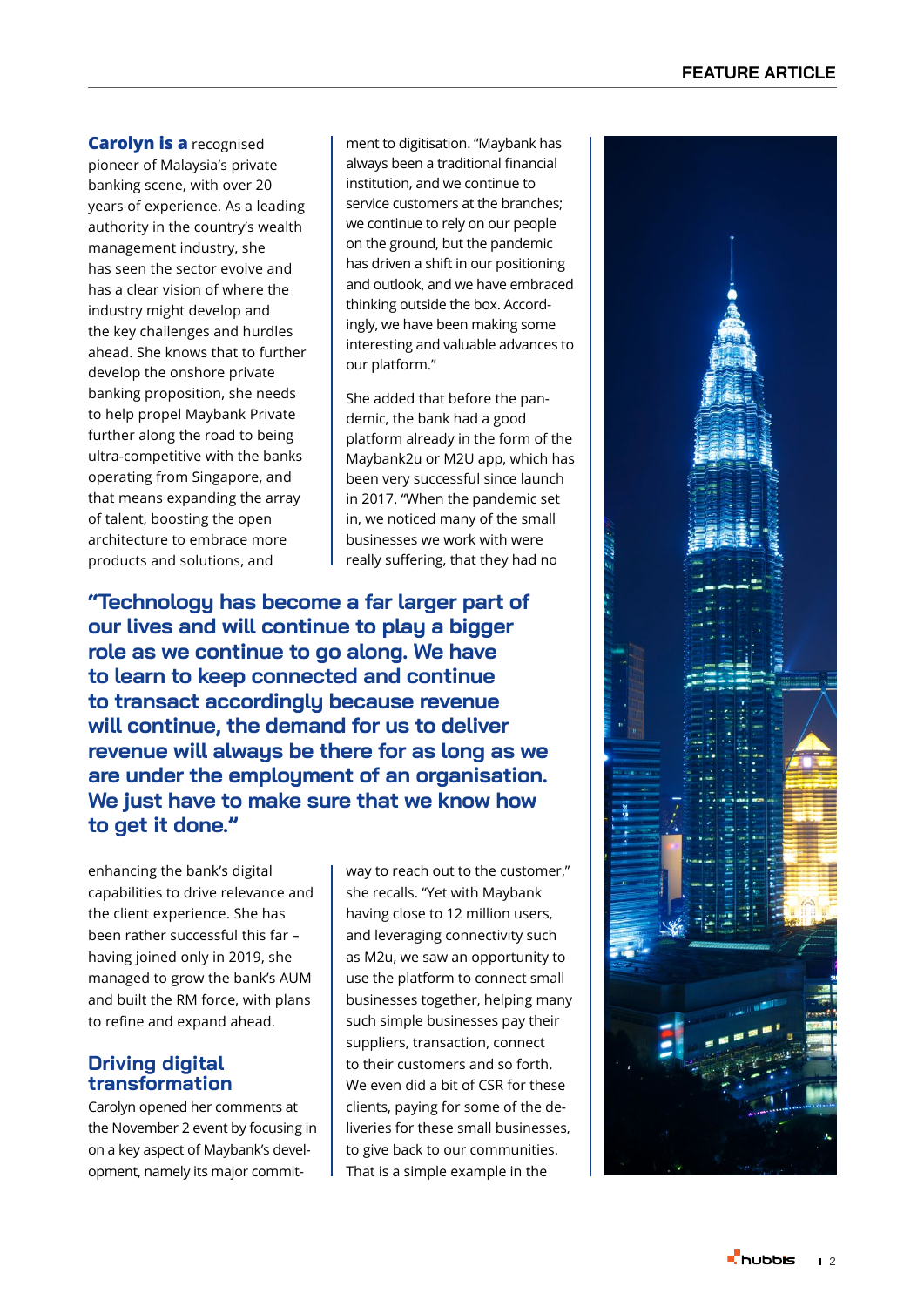#### **FEATURE ARTICLE**



**CAROLYN LENG** Maybank

retail space, of how digital really elevated our proposition."

#### **Food for thought**

More directly in her core wealth space, the bank also took the higher road on digitisation, reaching out to clients and making sure they felt involved. "In the worst of the lockdowns and gloom, we even did things like getting nice food delivered from the St Regis hotel, organising a call with clients to coincide with the deliveries," she reports. "We therefore managed to engage with them in a more interesting and convivial manner, as perhaps we might over lunch or coffee, away from times of pandemic."

She said these are two simple examples of how technology was playing a bigger role, and how much more important it will remain in the future.

#### **Staying connected 24/7 and globally**

"We even see more and more of our wealthier clients going global, so the ability to connect across time zones and across the world is increasingly vital if we want to

keep in touch and service them properly," she said. "Technology has become a far larger part of our lives and will continue to play a bigger role as we continue to go along. We have to learn to keep connected and continue to transact accordingly because revenue will continue, the demand for us to deliver revenue will always be there for as long as we are under the employment of an organisation. We just have to make sure that we know how to get it done."

#### **Liquidity planning (life solutions)**

Carolyn then shifted her attention to life insurance solutions, which she explained Maybank prefers to call liquidity planning. "I think that's a more appropriate word plus as it helps explain to clients how they should incorporate that

them address key risks such as keyman risk. And you might have an SME with two founders, one of whom passes away and you need to cover yourselves for that risk. And so forth."

Tax efficiency is also part of this liquidity planning. "As I mentioned, families are increasingly global and looking for ways whereby the life insurance payout can be transacted in jurisdictions where their children or other family members can receive the money in the most optimised manner. Accordingly, given all these different needs, we make sure we spend as much time and effort as possible to get our clients to sit down and encourage them to run through the checklists and make sure they have the right products and coverage in place, and that they are fit for purpose for today."

**"Our approach is not only focusing on investments, but we also try to look at the totality of the clients' situations. As we see it, many client advisors do not take that approach, as they are too afraid, it doesn't generate revenue. But as we see things, the mission is to be the trusted advisor, and to become that trusted advisor we need to prove to clients that they should give us their trust."**

into their overall wealth planning," she said. "Insurance is in a form of a payout to help you offset your liabilities and provide the family liquidity at difficult times. We all have liabilities, and we need to make sure that at the end of the day, we're very efficient in managing those and with tax optimisation. As so many of our wealthy clients are involved with or own SMEs, we also want to see

#### **Staying relevant and focused**

She added that the mission for the Maybank RMs and advisors is to ensure their clients are continually focusing on these issues, constantly updating their circumstances and their coverage and of course their portfolios. "Our approach is not only focusing on investments, but we also try to look at the totality of the clients'